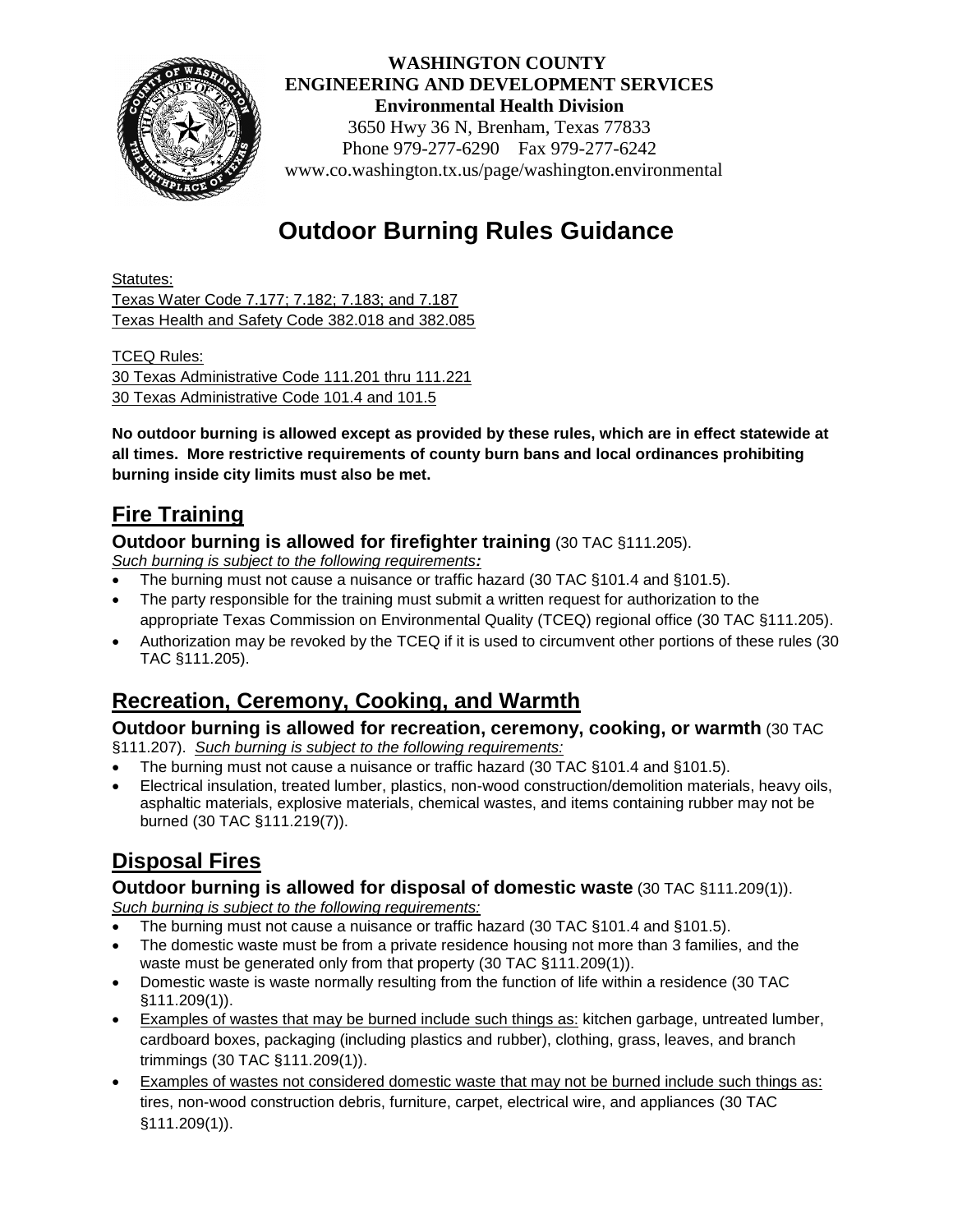#### **Outdoor burning is allowed for disposal of diseased animal carcasses** (30 TAC

§111.209(2)). *Such burning is subject to the following requirements:*

- The burning must not cause a nuisance or traffic hazard (30 TAC §101.4 and §101.5).
- When burning is the most effective means of controlling the spread of disease (30 TAC §111.209(2)).

#### **Outdoor burning is allowed for disposal of animal remains by veterinarians** (30

TAC §111.209(3)). *Such burning is subject to the following requirements:*

 The burning must be in accordance with Texas Occupations Code, §801.361, Disposal of Animal Remains.

#### **Outdoor burning is allowed for on-site burning of trees, brush, grass, leaves, branch trimmings, or other plant growth** (30 TAC §111.209(4) & (B)).

*Such burning is subject to the following requirements:*

- The burning must not cause a nuisance or traffic hazard (30 TAC §101.4 and §101.5).
- The burning must be by the owner of the property or any other person authorized by the owner (30 TAC §111.209(4)).
- The material must be generated only from that property. This provision includes, but is not limited to, the burning of plant growth generated as a result of right-of-way maintenance, landclearing operations, and maintenance along water canals (30 TAC §111.209(4) & (B)).
- Burning may be conducted only when wind direction and other meteorological conditions are such that smoke will not cause adverse effects to any public road, landing strip, navigable water, or off-site man-made structure utilized for human residence or business, the containment of livestock, or the housing of sensitive live vegetation. (Not including such things as fences, hunting blinds, or facilities used solely for the storage of hay or other livestock feeds) (30 TAC §111.219(3)).
- If at any time the burning causes smoke to blow onto a road, it is the responsibility of the person initiating the burn to post flag-persons on affected roads. (30 TAC §111.219(4)).
- Burning must be conducted in compliance with the following meteorological and timing considerations: (30 TAC §111.219(6)).
	- $\circ$  Burning may commence no earlier than one hour after sunrise, must be completed on the same day not later than one hour before sunset, and the extent of the burn must not be increased at night. A responsible party must attend to the burning while it is active and the fire is progressing. Residual fires and smoldering objects must be extinguished if the smoke creates a nuisance or traffic hazard at night.
	- $\circ$  Burning may be conducted only when wind speed is 6 23 mph.
	- o Burning may not be conducted during temperature inversions.
- Electrical insulation, treated lumber, plastics, non-wood construction/demolition materials, heavy oils, asphaltic materials, potentially explosive materials, chemical wastes, and items containing rubber may not be burned. (30 TAC §111.219(7)).

#### **Outdoor burning is allowed at a site designated for consolidated burning of waste**

(30 TAC §111.209(5)). *Such burning is subject to the following requirements:*

- The burning must not cause a nuisance or traffic hazard (30 TAC §101.4 and §101.5).
- The waste must be generated from specific residential properties (30 TAC §111.209(5) & (E)).
- A designated site must be located outside of a municipality and within a county with a population of less than 50,000 (30 TAC §111.209(5)).
- The owner of the designated site or the owner's authorized agent must:
	- $\circ$  Post at all entrances to the site a placard measuring a minimum of 48 inches in width and 24 inches in height and containing, at a minimum, the words "DESIGNATED BURN SITE - No burning of any material is allowed except for trees, brush, grass, leaves, branch trimmings, or other plant growth generated from specific residential properties for which this site is designated. All burning must be supervised by a fire department employee. For more information call {PHONE NUMBER OF OWNER OR AUTHORIZED AGENT}." The placard(s) must be clearly visible and legible at all times (30 TAC §111.209(5)(A)).
	- $\circ$  Designate specific residential properties for consolidated burning at the designated site (30 TAC §111.209(5)(B)).
	- o Maintain a record of the designated residential properties. The record must contain the description of a platted subdivision and/or a list of each property address. The description must be made available to TCEQ or local air pollution control agency staff within 48 hours, if requested (30 TAC §111.209(5)(C)).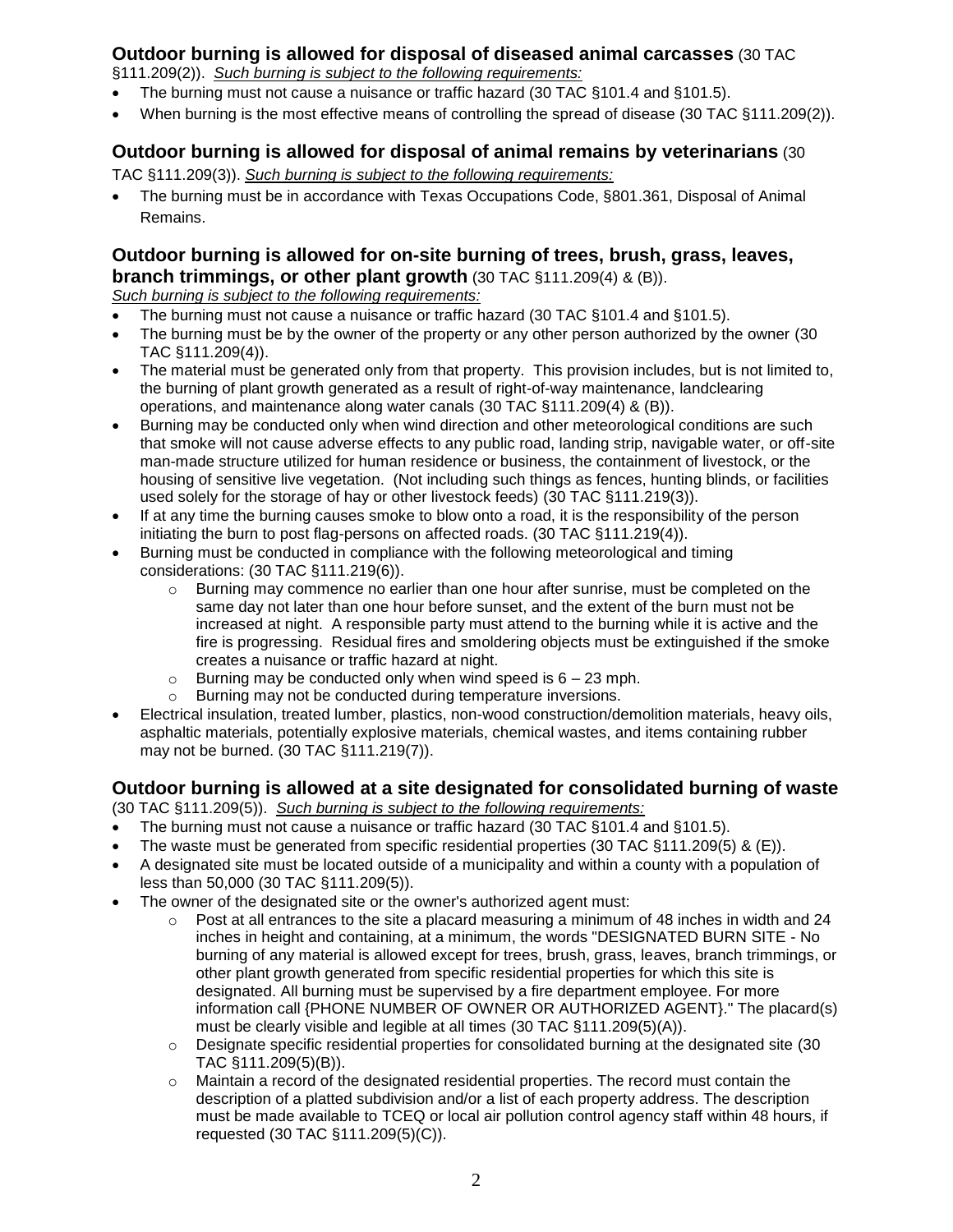- $\circ$  Ensure that all waste burned at the designated site consists of trees, brush, grass, leaves, branch trimmings, or other plant growth (30 TAC §111.209(5)(D)).
- $\circ$  Ensure that all such waste was generated at specific residential properties for which the site is designated (30 TAC §111.209(5)(E)).
- $\circ$  Ensure that all burning at the designated site is directly supervised by an employee of a fire department who is part of the fire protection personnel, as defined by Texas Government Code, §419.021, and is acting in the scope of the person's employment. The fire department employee shall notify the appropriate TCEQ regional office with a telephone or electronic facsimile notice 24 hours in advance of any scheduled supervised burn. The TCEQ shall provide the employee with information on practical alternatives to burning (30 TAC §111.209(5)(F)).

#### **Outdoor burning is allowed for crop residue burning for agricultural management**

**purposes** (30 TAC §111.209(6)). *Such burning is subject to the following requirements:*

- The burning must not cause a nuisance or traffic hazard (30 TAC §101.4 and §101.5).
- There must be no practical alternative to burning (30 TAC §111.209(7)).
- Prior to burning for forest management purposes, the Texas Forest Service must be notified (30 TAC §111.219(1)).
- Burning must be outside city limits except where the city has enacted ordinances which permit burning consistent with the Texas Clean Air Act, Subchapter E, Authority of Local Governments (30 TAC §111.219(2)).
- Burning may be conducted only when wind direction and other meteorological conditions are such that smoke will not cause adverse effects to any public road, landing strip, navigable water, or off-site man-made structure utilized for human residence or business, the containment of livestock, or the housing of sensitive live vegetation. (Not including such things as fences, hunting blinds, or facilities used solely for the storage of hay or other livestock feeds) (30 TAC §111.219(3)).
- If at any time the burning causes smoke to blow onto a road, it is the responsibility of the person initiating the burn to post flag-persons on affected roads (30 TAC §111.219(4)).
- Burning must be conducted downwind of or at least 300 feet from any off-site man-made structure utilized for human residence or business, the containment of livestock, or the housing of sensitive live vegetation located on adjacent properties unless prior written approval is obtained from the adjacent occupant with possessory control (30 TAC §111.219(5)).
- Burning must be conducted in compliance with the following meteorological and timing considerations: (30 TAC §111.219(6)).
	- $\circ$  Burning may commence no earlier than one hour after sunrise, must be completed on the same day not later than one hour before sunset, and the extent of the burn must not be increased at night. A responsible party must attend to the burning while it is active and the fire is progressing. Residual fires and smoldering objects must be extinguished if the smoke creates a nuisance or traffic hazard at night.
	- $\circ$  Burning may be conducted only when wind speed is  $6 23$  mph.
	- o Burning may not be conducted during temperature inversions.
- Electrical insulation, treated lumber, plastics, non-wood construction/demolition materials, heavy oils, asphaltic materials, potentially explosive materials, chemical wastes, and items containing rubber may not be burned (30 TAC §111.219(7)).

#### **Outdoor burning is allowed for disposal of brush, trees, and other plant growth by a county or municipal government** (30 TAC §111.209(7)).

*Such burning is subject to the following requirements:*

- The burning must not cause a nuisance or traffic hazard (30 TAC §101.4 and §101.5).
- Prior approval from the TCEQ is required (30 TAC §111.209(7)).
- The plant growth must be causing a detrimental public health and safety condition (30 TAC §111.209(7)).
- There must be no practical alternative to burning (30 TAC §111.209(7)).
- The plant growth must be burned at a site owned by the county or municipal government (30 TAC §111.209(7)).
- Such burning may be done no more frequently than once every two months (30 TAC §111.209(7)).
- Such burns cannot be conducted at municipal solid waste landfills unless prior authorization is granted under §111.215 of this title (30 TAC §111.209(7)).
- Prior to burning for forest management purposes, the Texas Forest Service must be notified (30 TAC §111.219(1)).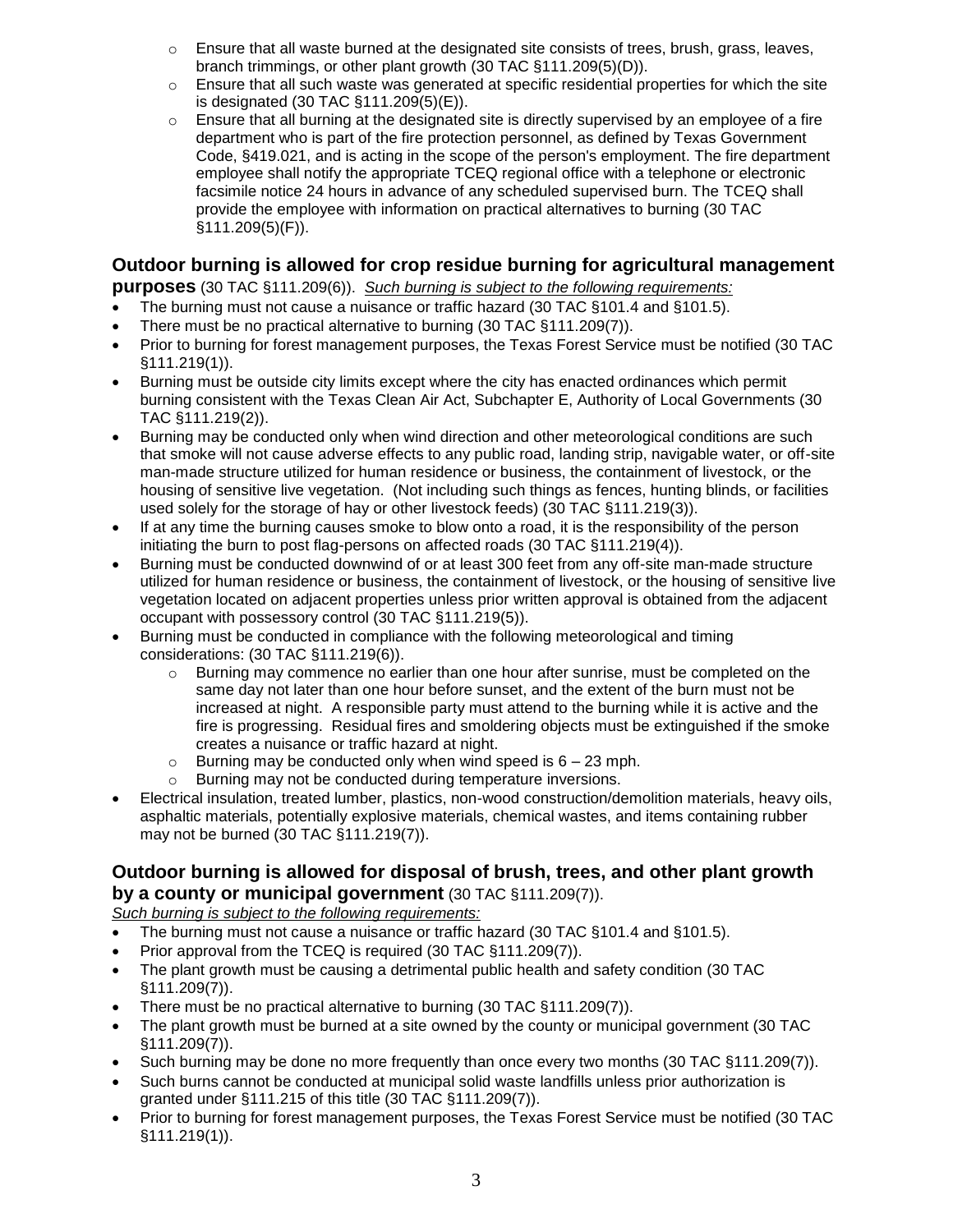- Burning must be outside city limits except where the city has enacted ordinances which permit burning consistent with the Texas Clean Air Act, Subchapter E, Authority of Local Governments (30 TAC §111.219(2)).
- Burning may be conducted only when wind direction and other meteorological conditions are such that smoke will not cause adverse effects to any public road, landing strip, navigable water, or off-site man-made structure utilized for human residence or business, the containment of livestock, or the housing of sensitive live vegetation. (Not including such things as fences, hunting blinds, or facilities used solely for the storage of hay or other livestock feeds) (30 TAC §111.219(3)).
- If at any time the burning causes smoke to blow onto a road, it is the responsibility of the person initiating the burn to post flag-persons on affected roads (30 TAC §111.219(4)).
- Burning must be conducted downwind of or at least 300 feet from any off-site man-made structure utilized for human residence or business, the containment of livestock, or the housing of sensitive live vegetation located on adjacent properties unless prior written approval is obtained from the adjacent occupant with possessory control (30 TAC §111.219(5)).
- Burning must be conducted in compliance with the following meteorological and timing considerations: (30 TAC §111.219(6)).
	- $\circ$  Burning may commence no earlier than one hour after sunrise, must be completed on the same day not later than one hour before sunset, and the extent of the burn must not be increased at night. A responsible party must attend to the burning while it is active and the fire is progressing. Residual fires and smoldering objects must be extinguished if the smoke creates a nuisance or traffic hazard at night.
	- $\circ$  Burning may be conducted only when wind speed is 6 23 mph.
	- o Burning may not be conducted during temperature inversions.
- Electrical insulation, treated lumber, plastics, non-wood construction/demolition materials, heavy oils, asphaltic materials, potentially explosive materials, chemical wastes, and items containing rubber may not be burned (30 TAC §111.219(7)).

### **Prescribed Burns**

#### **Outdoor burning is allowed for prescribed burning for forest, range and wildland/wildlife management, and wildfire hazard mitigation purposes** (30 TAC

- §111.211). *Such burning is subject to the following requirements:*
- The burning must not cause a nuisance or traffic hazard (30 TAC §101.4 and §101.5).
- During a burn ban, a permit and written authorization is required thru Washington County prior to conducting a prescribed burn (Texas Local Government Code §352.081, Commissioners Court Order Restricting Outdoor Burning – when in effect).
- Prior to burning for forest management purposes, the Texas Forest Service must be notified (30 TAC §111.219(1)).
- Burning must be outside city limits except where the city has enacted ordinances which permit burning consistent with the Texas Clean Air Act, Subchapter E, Authority of Local Governments (30 TAC §111.219(2)).
- Burning may be conducted only when wind direction and other meteorological conditions are such that smoke will not cause adverse effects to any public road, landing strip, navigable water, or off-site man-made structure utilized for human residence or business, the containment of livestock, or the housing of sensitive live vegetation. (Not including such things as fences, hunting blinds, or facilities used solely for the storage of hay or other livestock feeds) (30 TAC §111.219(3)).
- If at any time the burning causes smoke to blow onto a road, it is the responsibility of the person initiating the burn to post flag-persons on affected roads (30 TAC §111.219(4)).
- Burning must be conducted downwind of or at least 300 feet from any off-site man-made structure utilized for human residence or business, the containment of livestock, or the housing of sensitive live vegetation located on adjacent properties unless prior written approval is obtained from the adjacent occupant with possessory control (30 TAC §111.219(5)).
- Burning must be conducted in compliance with the following meteorological and timing considerations: (30 TAC §111.219(6)).
	- $\circ$  Burning may commence no earlier than one hour after sunrise, must be completed on the same day not later than one hour before sunset, and the extent of the burn must not be increased at night. A responsible party must attend to the burning while it is active and the fire is progressing. Residual fires and smoldering objects must be extinguished if the smoke creates a nuisance or traffic hazard at night.
	- $\circ$  Burning may be conducted only when wind speed is 6 23 mph.
	- o Burning may not be conducted during temperature inversions.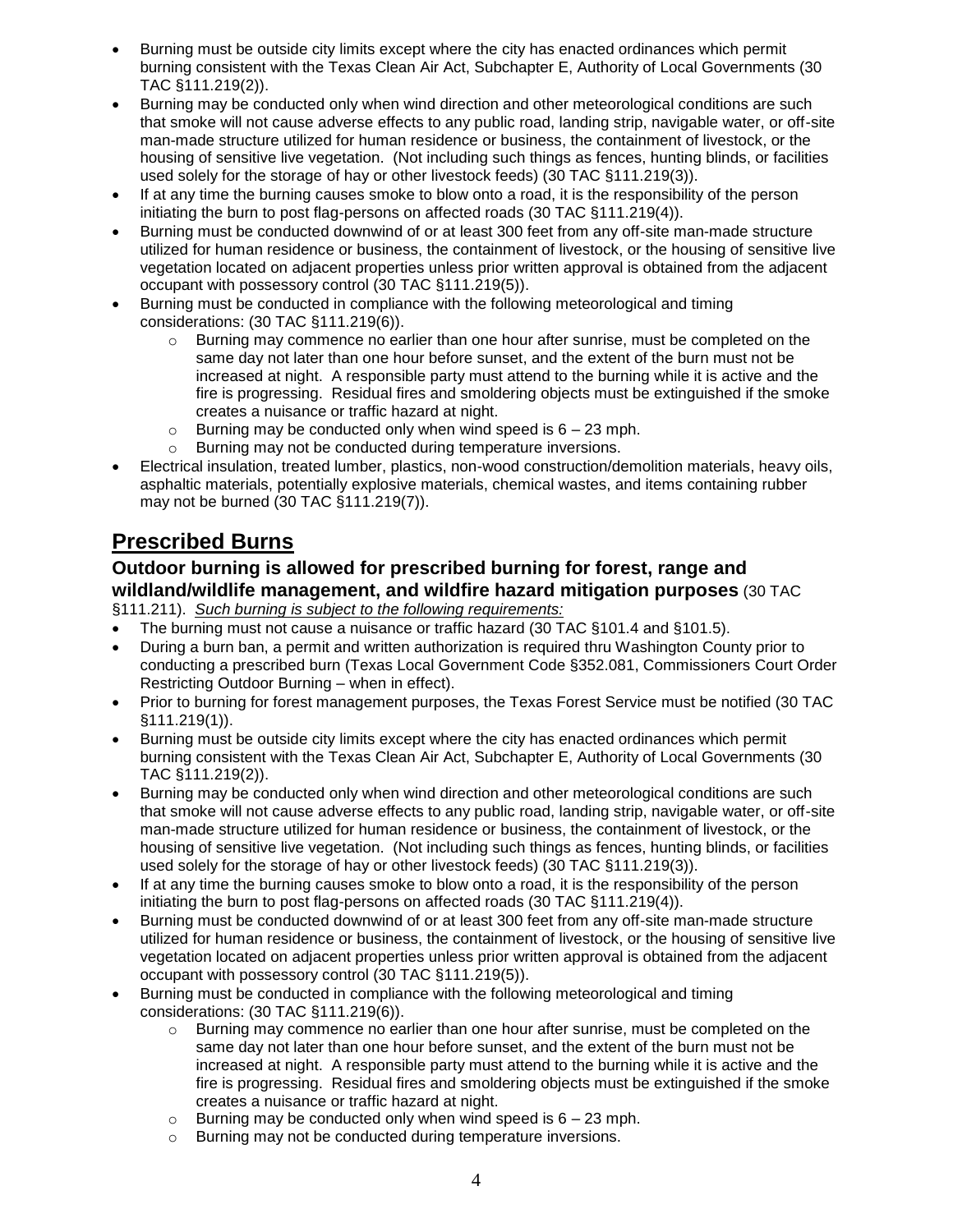Electrical insulation, treated lumber, plastics, non-wood construction/demolition materials, heavy oils, asphaltic materials, potentially explosive materials, chemical wastes, and items containing rubber may not be burned (30 TAC §111.219(7)).

### **Hydrocarbon Burning**

#### **Outdoor burning is allowed for hydrocarbon burning from pipeline breaks and oil**

**spills** (30 TAC §111.213).*Such burning is also subject to the following requirements:*

 Proper notification to the TCEQ, as set forth in 30 TAC §101.201, and prior authorization from the TCEQ is required (30 TAC §111.213).

### **Approval of Otherwise Prohibited Outdoor Burning**

**Outdoor burning not otherwise allowed may be authorized in writing from the TCEQ** (30 TAC §111.215).

### **Responsibility for Consequences of Outdoor Burning**

The authority to conduct outdoor burning under this regulation does not exempt or excuse any person responsible from the consequences, damages, or injuries resulting from the burning and does not exempt or excuse anyone from complying with all other applicable laws or ordinances, regulations, and orders of governmental entities having jurisdiction, even though the burning is otherwise conducted in compliance with this regulation (30 TAC §111.221).

### **Notes**

- Burning debris created by fence demolition that contains non-insulated wire and untreated wood is allowed.
- It is understood that things such as stumps may burn for several days; residual fires and smoldering objects not creating a nuisance or traffic hazard need not be extinguished.
- The requirement that a responsible party must attend to the burning while it is active and the fire is progressing does not mean someone has to be in attendance once the fire is virtually complete and is not advancing.
- A practical alternative is an economically, technologically, ecologically, and logistically viable option.
- A temperature inversion is an effect where the normal decrease in temperature with height switches to the temperature increasing with height. An inversion acts like a lid, trapping pollutants below and allowing them to build up.

### **Enforcement of Outdoor Burning Rules**

#### **Background**

 The Texas outdoor burning rules were adopted under Chapter 382, Health and Safety Code (Texas Clean Air Act) as published in the Texas Register on September 3, 1996 at page 8505 (second column) cited as 21 TexReg 8505.

#### **Penalties**

#### **Misdemeanor**

- TWC §7.187(b): Notwithstanding Section 7.177(a)(5), conviction for an offense under Section 382.018, Health and Safety Code, is punishable as:
	- o (1) a **Class C Misdemeanor** (fine up to \$500) if the violation does not involve the burning of tires, insulation on electrical wire or cable, treated lumber, plastics, non-wood construction or demolition materials, heavy oils, asphaltic materials, potentially explosive materials, furniture, carpet, chemical wastes, or items containing natural or synthetic rubber.
	- o (2) a **Class B Misdemeanor** (fine up to \$2,000, jail up to 180 days, or both) if the violation is a second or subsequent violation not involving the burning of tires, insulation on electrical wire or cable, treated lumber, plastics, non-wood construction or demolition materials, heavy